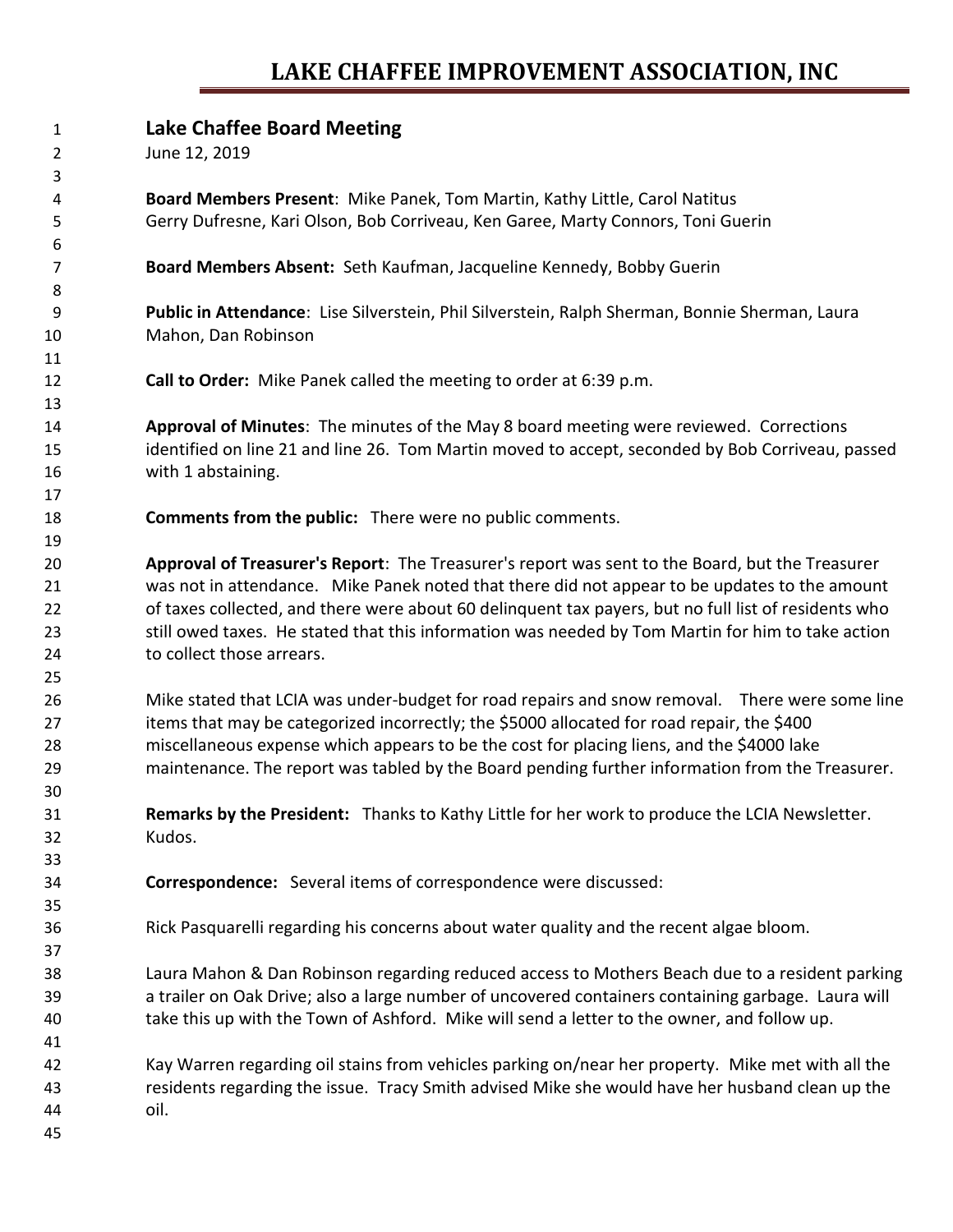## **LAKE CHAFFEE IMPROVEMENT ASSOCIATION, INC**

 A letter from Doug Nunn regarding 40 Deerfield. He has power of attorney for the resident, and he requested that all correspondence be sent to his address in Florida.

 Kim Howlett of 124 Lakeview regarding 9 lots on Squirrel Drive; what would the fees for those properties be if she purchased them as a unit. They would be taxed as one provided they were all deeded the same.

#### **Chairperson's Reports:**

 **Boat Launch and Boat Dock**: The boat dock is still in the water; it will be repaired as soon as the Constable's son's backhoe has been repaired and returned to service. In the meantime, the entire launch area has been blocked off. Caesar Barrios continues to encroach on the Boat Launch property. Mike sent a letter to the resident asking him to cease and desist, but he received no response. The Board discussed several actions, including having the property staked out, or installing a fence. Gerry Dufresne spoke to a surveyor to determine the cost to survey the property and stake it. The cost is \$1200. Kathy Little made a motion that the Board retains the surveyor to measure and stake out the property line, however we request a copy of his insurance certificate before the survey begins. The motion was seconded by Tom Martin and passed unanimously by the Board. Gerry Dufresne will contact him to obtain the insurance certificate and move forward with the survey.

 **Beaches**: A report on the beaches was prepared and submitted by Jean Panek and read by Mike. Report is attached.

 There was an issue with a float at Mothers Beach possibly interfering with the placement of the buoys. Mike asked the Board for guidance. The Board agreed the Buoys need to go up for insurance reasons and the float needs to be moved outside of the buoys as it is privately owned.

 **Dam:** There was a misunderstanding regarding who would be taking action regarding the emergency plan being prepared by Karl Acimovich. Kari agreed to follow up with Karl to complete the plan. Gerry Dufresne volunteered to mow the dam.

 **Environmental Chairperson**: Ralph Sherman discussed his report on the latest algae bloom on the lake. He sent samples for testing and the results indicated that the preponderance of algae was spirogyra, which is unsightly but not dangerous; however there was a small percentage of blue- green algae, which can be harmful if it comes in direct contact with people or animals. Ralph warned the Board that residents should be made aware of the following:

- Do not panic the current levels are not hazardous, and are likely to go down;
- 84 Do not use any lawn fertilizers, particularly those containing phosphorous;
- 85 Pick up after your dog do not throw it in the lake;
- Put goose droppings in the garbage, do not allow them to get into the lake.

 Ralph is also exploring the possibility of engaging UConn biology or environmental science students 88 to conduct on-going monitoring of algal levels over time.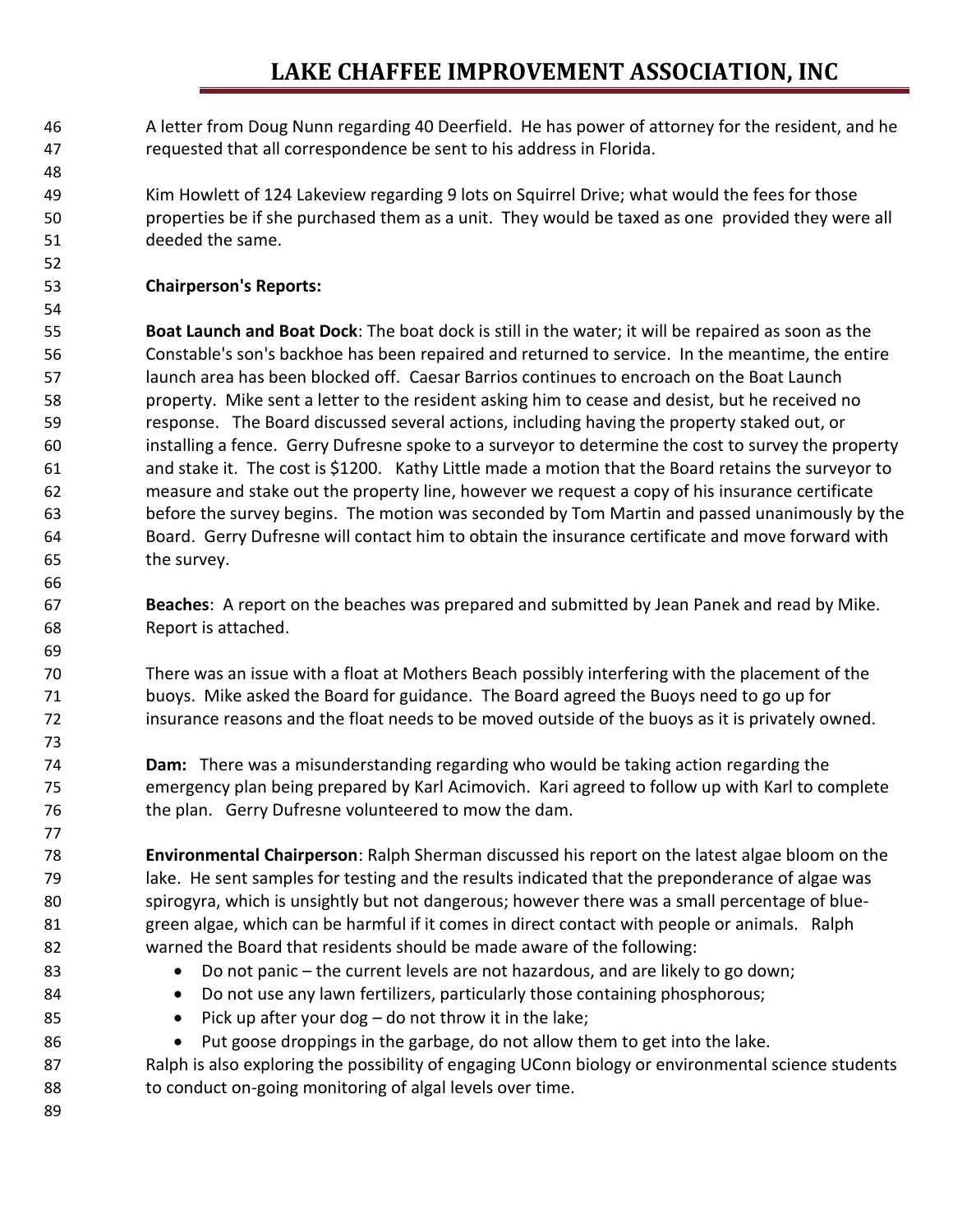## **LAKE CHAFFEE IMPROVEMENT ASSOCIATION, INC**

 **Tax Collections**: Tom Martin identified ten residents who owed over \$900 in back taxes. The LCIA attorney will send a letter to each. Tom will also send a courtesy notice from the Board alerting residents in that group that they should expect to be contacted by the attorney. Tom will also send a notice to residents whose arrears are of lesser amounts that the LCIA is intent on receiving payment.

 On another matter, the LCIA has received ownership of a small lot on Squirrel Drive. LCIA can take over the property via a lien auction. The Board agreed to proceed with this process.

**Fund Raising:** There will be a Craft Fair on June 29<sup>th</sup>. We need to have flyers distributed to the wider Ashford community to promote interest and make this a successful experience for vendors. Volunteers are needed to staff booths, help vendors set up and move their products; and baking 102 items for sale. So far 18 tables have been committed; and \$475 in vendor registrations has been collected.

 **Road Chairperson:** Mike has been in touch with a local contractor (Hipsky) who gave an estimate to grade all the dirt roads in the Association for \$2000 a day and \$500 for material. He anticipates it will take 2 days to complete. Additionally, Mr. Hipsky will provide LCIA with an estimate for repairing 2 sections of Oak Drive, 1 section of Armitage Court, and 1 section of Ashford Drive, with asphalt overlay.

111 **Hall:** The Hall was rented on May 19<sup>th</sup> with no issues.

 **Old Business:** Kari Olsen agreed to two issues: 1) sending a follow up letter regarding the \$3900. outstanding for removal of the fallen tree from the lake, and 2) following up with Frontier to obtain 115 their action to remove the telephone that had been installed illegally on LCIA property.

 The property at 41 Circle Drive is continuing to drain the sump pump onto Circle Drive. Mike 118 reached out to Sheldon Haig, the owner of the Realtor Company. Mr. Haig advised that he has been unable to get someone to come out and remedy the situation. Mike advised Mr. Haig that the property owner is liable for the damage to the roads and Mike will be providing him with that figure **in the coming days.** 

**New Business:** No new business.

- Kathy Little made a motion to go into Executive session, seconded by Bob Corriveau. At 8:35 the LCIA BOD went into executive session.
- Kathy Little made a motion to come out of Executive Session, seconded by Marty Connors. At 8:45 the LCIA BOD concluded the executive session
- **Adjournment:** Gerry Dufresne made a motion to adjourn, seconded by Kari Olson. The meeting adjourned at 8:45.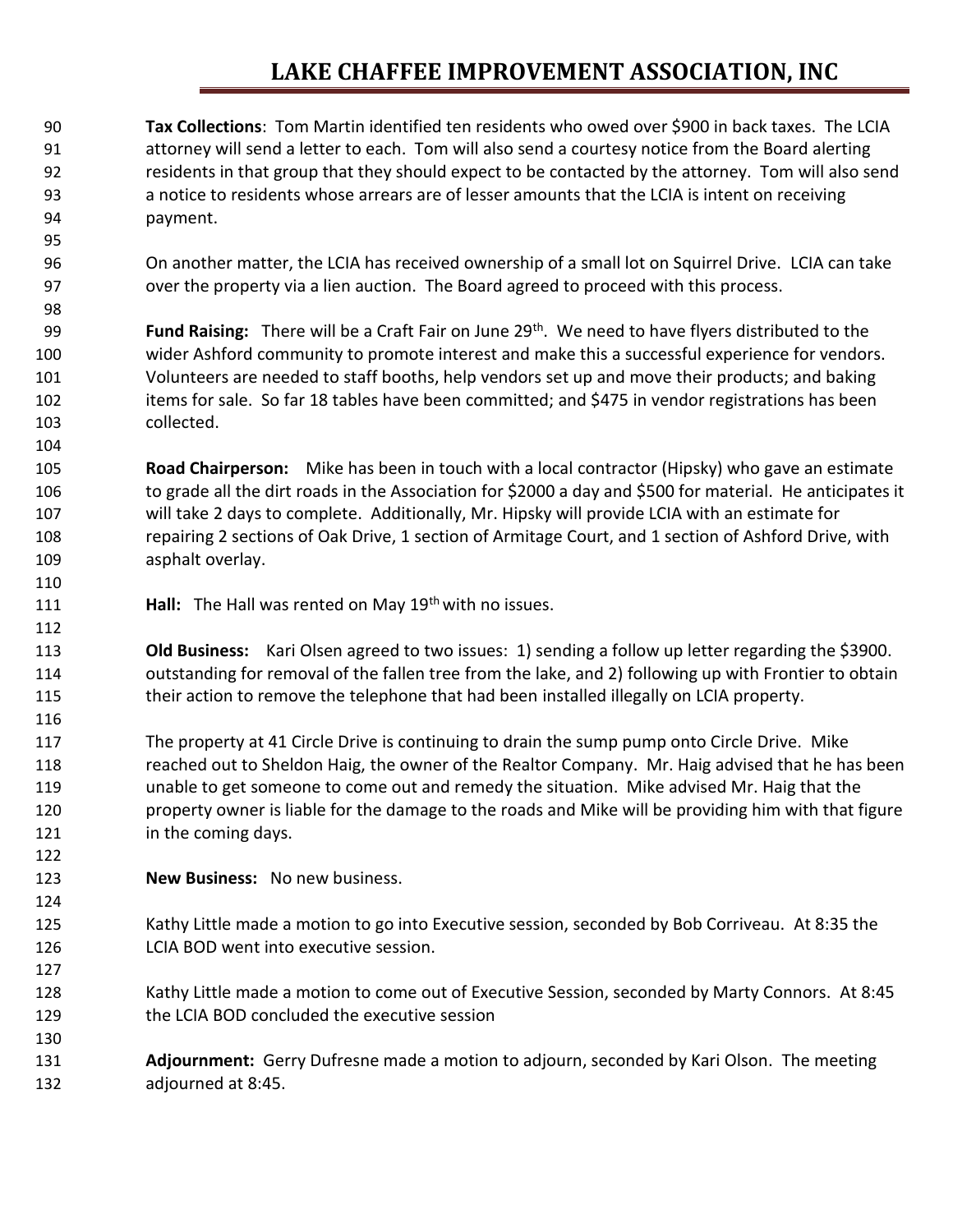#### 6/12/2019

MAIN BEACH: Greg Peck has done the cleanup at Main Beach Roto tilling sand Greg Peck is scheduled for next week Porta potty was delivered Buoys were installed Float returned to buoy area (Thank you for whoever did this) MOTHERS BEACH: Cleanup complete, rut repair next week Boat and kayaks are being stored lake side on the beach. Please advise on remedies?? Porta potty was delivered Buoys need to be installed (hoping this weekend to have that done). Float with slide may impede installation.

> JEAN PANEK MAIN AND MOTHER BEACH CHAIRPERSON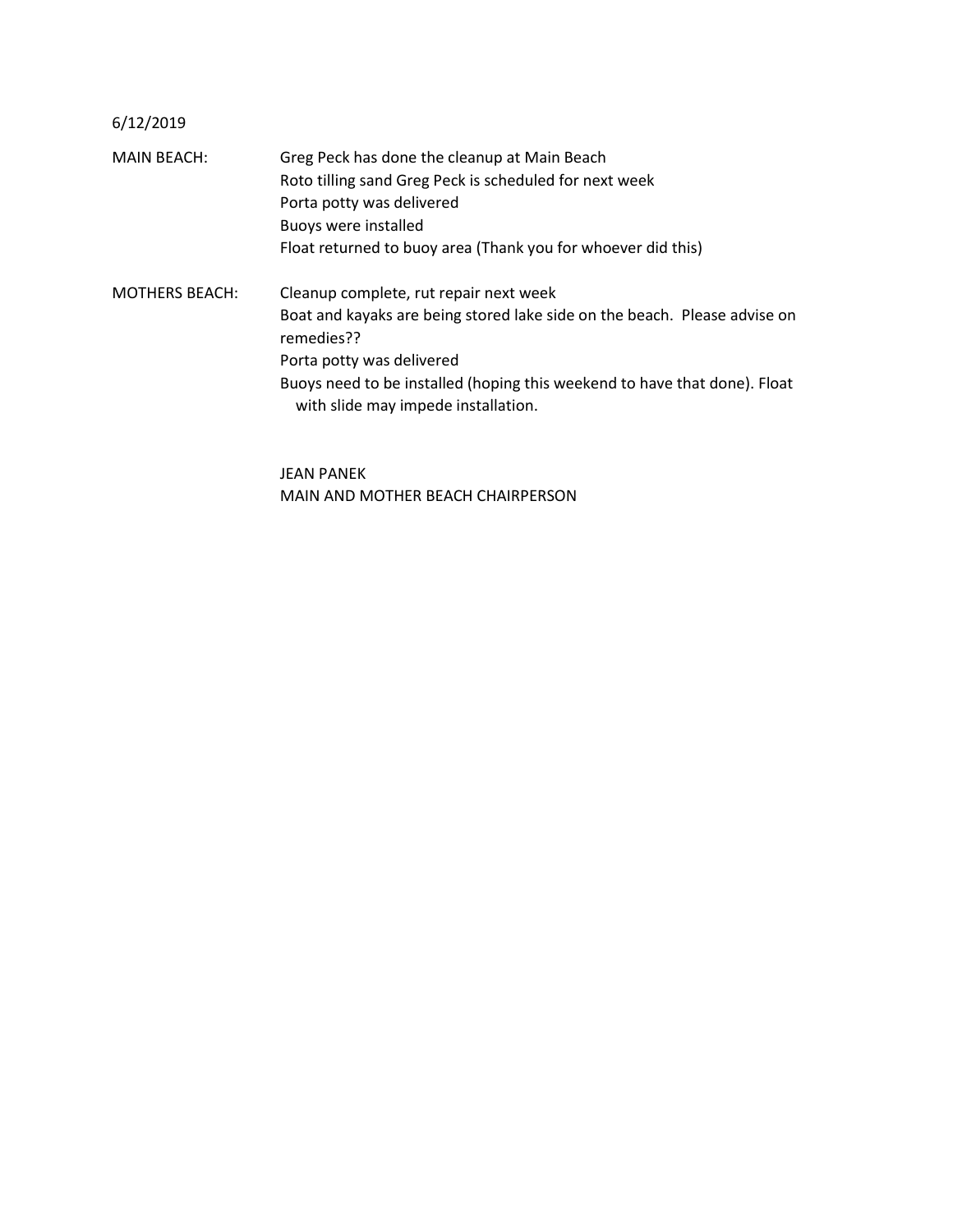#### Run Date: 06/11/2019 22:23

# **L.C.I.A Treasurer's Report** May 2019

|                                  | <b>Budget</b> |                 |                                 | <b>Prior Years</b> |             |
|----------------------------------|---------------|-----------------|---------------------------------|--------------------|-------------|
|                                  | 2018-2019     | <b>May 2019</b> | <b>Year to Date</b>             | 2017-2018          | 2016-2017   |
| <b>INCOME</b>                    |               |                 |                                 |                    |             |
| Taxes                            | \$48,800.00   | \$532.75        | \$37,085.14                     | \$22,943.95        | \$23,982.37 |
| Past Tax + Interest + Fees       | \$3,500.00    | \$896.53        | \$4,279.62                      | \$6,567.27         | \$6,445.41  |
| Donations                        | \$0.00        | \$0.00          | \$2,532.50                      | \$5,513.00         | \$5,954.52  |
| Rent                             | \$350.00      | \$175.00        | \$175.00                        | \$350.00           | \$175.00    |
| <b>Fund Raise</b>                | \$1,000.00    | \$340.00        | \$1,154.00                      | \$1,653.00         | \$160.00    |
| Website + Newsletter             | \$0.00        | \$0.00          | \$0.00                          | \$0.00             | \$0.00      |
| Int. + Other LCIA Accnts         | \$0.00        | \$1.63          | \$23.62                         | \$15.09            | \$12.23     |
| Other                            | \$0.00        | \$0.00          | \$125.00                        | \$7,843.92         | \$100.00    |
| From Other LCIA Accounts         | \$0.00        | \$0.00          | \$0.00                          | \$3,205.00         | \$0.00      |
| <b>Totals</b>                    | \$53,650.00   | \$1,945.91      | \$45,374.88                     | \$48,091.23        | \$36,829.53 |
| <b>EXPENSE</b>                   |               |                 |                                 |                    |             |
| Hall Bldg Maint. + Septic        | \$750.00      | \$395.00        | \$1,151.59                      | \$725.00           | \$0.00      |
| Hall Utilities (Elec + Heat)     | \$2,250.00    | \$102.00        | \$1,746.05                      | \$2,105.19         | \$1,082.81  |
| Office Expense                   | \$350.00      | \$0.00          | \$0.00                          | \$65.91            | \$197.74    |
| Mail + Postage                   | \$500.00      | \$76.00         | \$226.00                        | \$1,048.66         | \$351.44    |
| Road Repair+Pave+Brush           | \$12,250.00   | \$0.00          | \$7,408.94                      | \$1,752.65         | \$2,105.15  |
| Road Snow Plow + Sand            | \$19,000.00   | \$3,250.00      | \$13,000.00                     | \$19,425.00        | \$12,837.50 |
| Insurance                        | \$9,400.00    | \$0.00          | \$8,141.20                      | \$9,393.20         | \$9,392.20  |
| Legal Costs + Fees               | \$1,000.00    | \$0.00          | \$0.00                          | \$154.91           | \$0.00      |
| Beach Maint. + Recrea'n          | \$750.00      | \$0.00          | \$1,670.32                      | \$688.01           | \$4,582.95  |
| Landscaping                      | \$1,000.00    | \$0.00          | \$2,100.00                      | \$700.00           | \$0.00      |
| Lake Maint. + Water              | \$400.00      | \$0.00          | \$4,210.00                      | \$6,810.00         | \$490.00    |
| To Other LCIA Accnts             | \$0.00        | \$0.00          | \$0.00                          | \$7,843.92         | \$500.00    |
| Road Improvement                 | \$5,000.00    | \$0.00          | \$5,000.00                      | \$0.00             | \$0.00      |
| Website + Newsletter             | \$250.00      | \$0.00          | \$346.71                        | \$115.01           | \$0.00      |
| Other Contingency                | \$250.00      | \$0.00          | \$0.00                          | \$0.00             | \$35.00     |
| Miscellaneous Expense            | \$0.00        | \$425.00        | \$470.00                        | \$225.00           | \$0.00      |
| Lake Dam                         | \$500.00      | \$0.00          | \$500.00                        | \$0.00             | \$0.00      |
| <b>Totals</b>                    | \$53,650.00   | \$4,248.00      | \$45,970.81                     | \$51,052.46        | \$31,574.79 |
| <b>General Fund Balance</b>      |               |                 | <b>Other Accounts</b>           |                    |             |
| August 1st 2018 Starting Balance |               | \$16,385.89     | <b>Special Checking Account</b> | <b>Special Use</b> | \$9,619.52  |
| <b>Total Year Income</b>         |               | \$45,374.88     | <b>LCIA Savings Account</b>     | Misc.              | \$14,887.77 |

**(\$45,970.81)**

**Lake Savings Account**

**Balance (thru 5/31/2019) \$15,789.96**

**Total Year Expense**

**Total \$31,317.88**

**\$6,810.59**

**Lake & Dam**